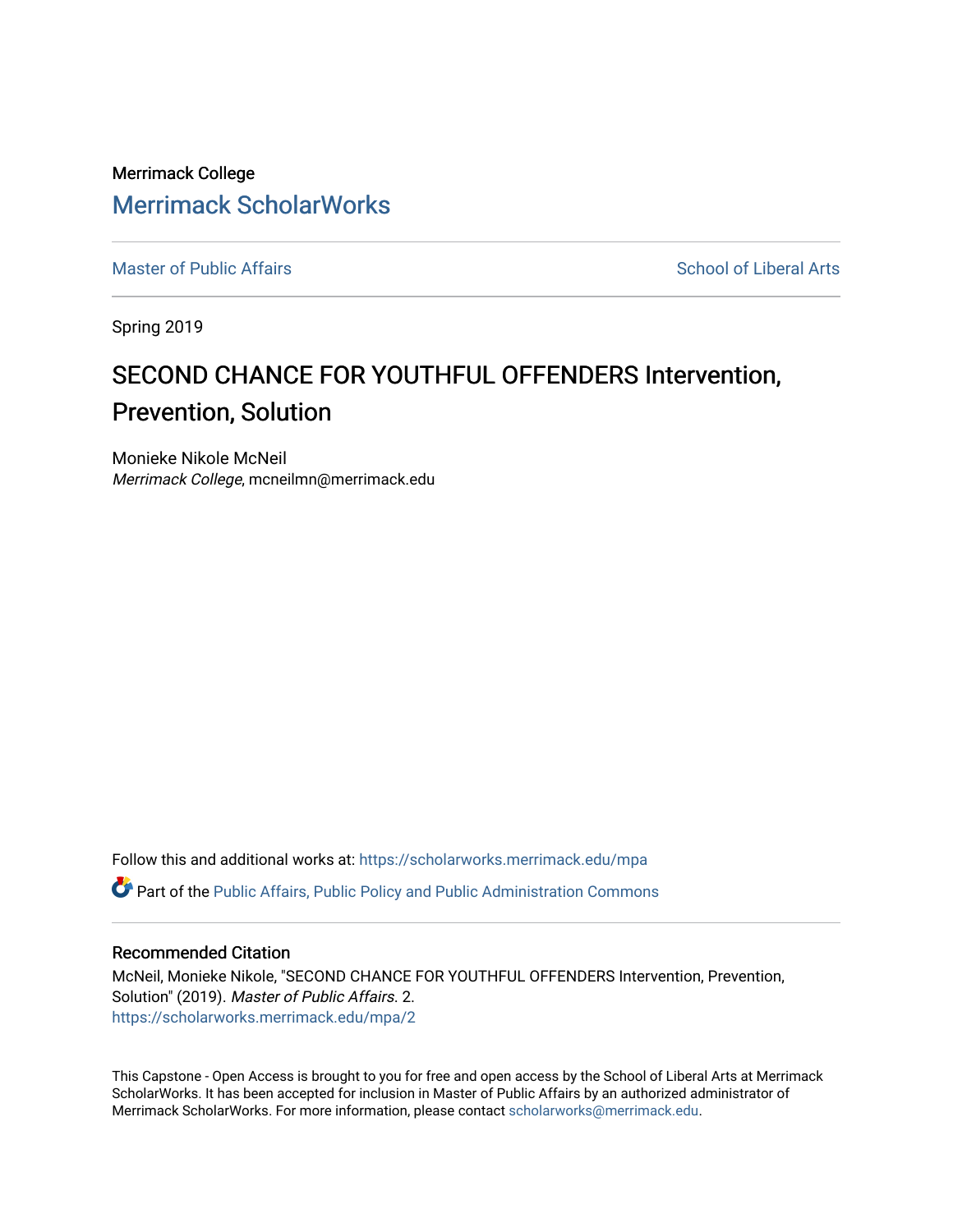## **SECOND CHANCE FOR YOUTHFUL OFFENDERS**

*Intervention, Prevention, Solution*

**Monieke Nikole McNeil**

**Director of Intake and Assessment of Second Chance for Youthful Offenders**

**Capstone Thesis MPA Master of Public Affairs**

**Professor Dr. Michael Stroud**

**Merrimack College**

**Spring Semester 2019**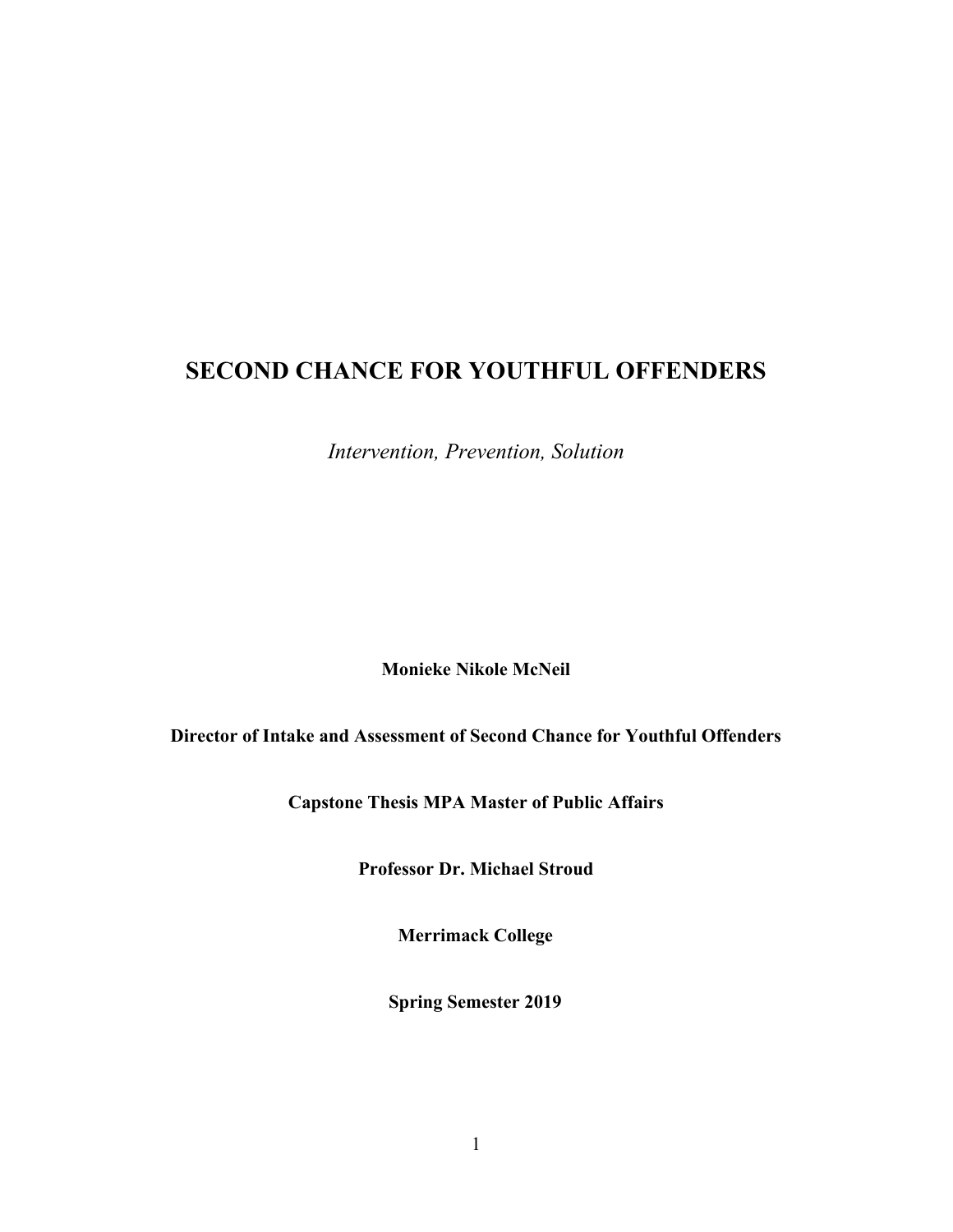## **TABLE OF CONTENTS**

| <b>Background History</b>                | 3         |
|------------------------------------------|-----------|
| Problem Definition                       | $4-9$     |
| <b>Executive Summary</b>                 | $9 - 10$  |
| <b>Mission Statement</b>                 | 10        |
| Goals/Objectives                         | 11        |
| Administrative Roles, Structure/Function | $12 - 14$ |
| <b>Program Services</b>                  | 14        |
| <b>Management Summary</b>                | 14        |
| Personnel Plan                           | 14        |
| Homelessness and Its Impacts on Children | $15 - 17$ |
| <b>Mental Health Disorders</b>           | $17 - 18$ |
| <b>Substance Abuse</b>                   | 18-19     |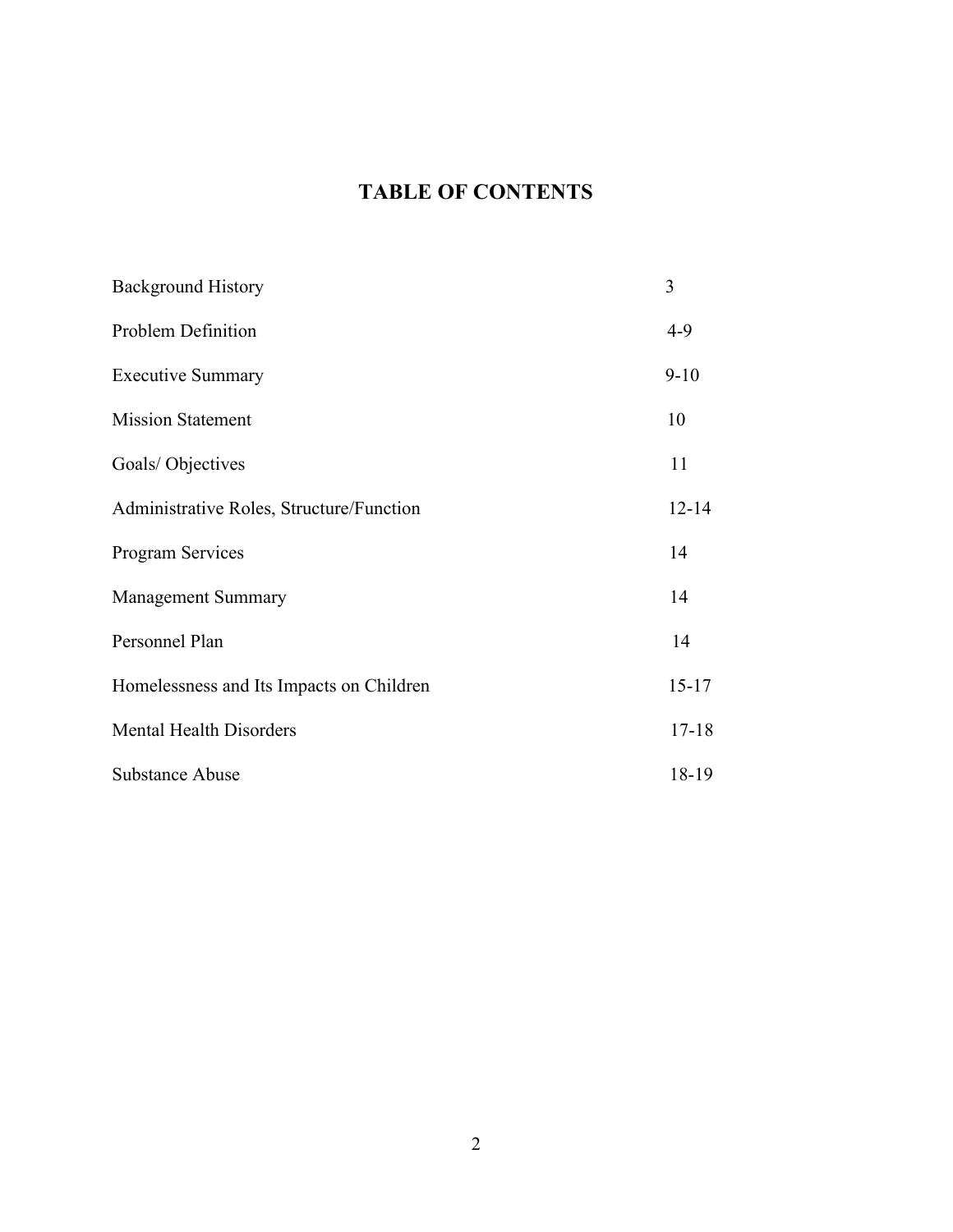This thesis was written with the specific intent and purpose to address and bring awareness to the "true" underlying causations of juvenile crime and delinquency. To create a new systematic approach and set of policies that effectively diminishes juvenile crime and delinquency and implement and promote new effective solutions of systematic accountability. Although there have been several slight attempts to change the model in which we handle delinquency and crime, an overall change to the system as a whole is warranted. There must be a more comprehensive strategy and culpable understanding of the correlation between the behaviors of crime and its causations. Often times the juvenile justice system and its administrators neglect to comprehend the lasting devastation of the underlying issues or lasting effects of homelessness; poverty, untreated or undiagnosed mental health issues, unsafe living conditions, violence, neglect/ward of the state, academic failure/expulsion, trauma/abuse and substance abuse. The program Second Chance for Youthful Offenders was created in direct response in an effort to address juvenile delinquency and promote systematic accountability. We will take a further look into these issues equally but separately, while isolating the correlation between these issues and its effect on criminal behavior and crime.

## **Background History**

The major components of the Massachusetts juvenile justice system consist of the following stakeholders: the statewide Juvenile Court Department of the Trial Court, the Department of Youth Services (DYS), the Office of the Commissioner of Probation, the Youth Advocacy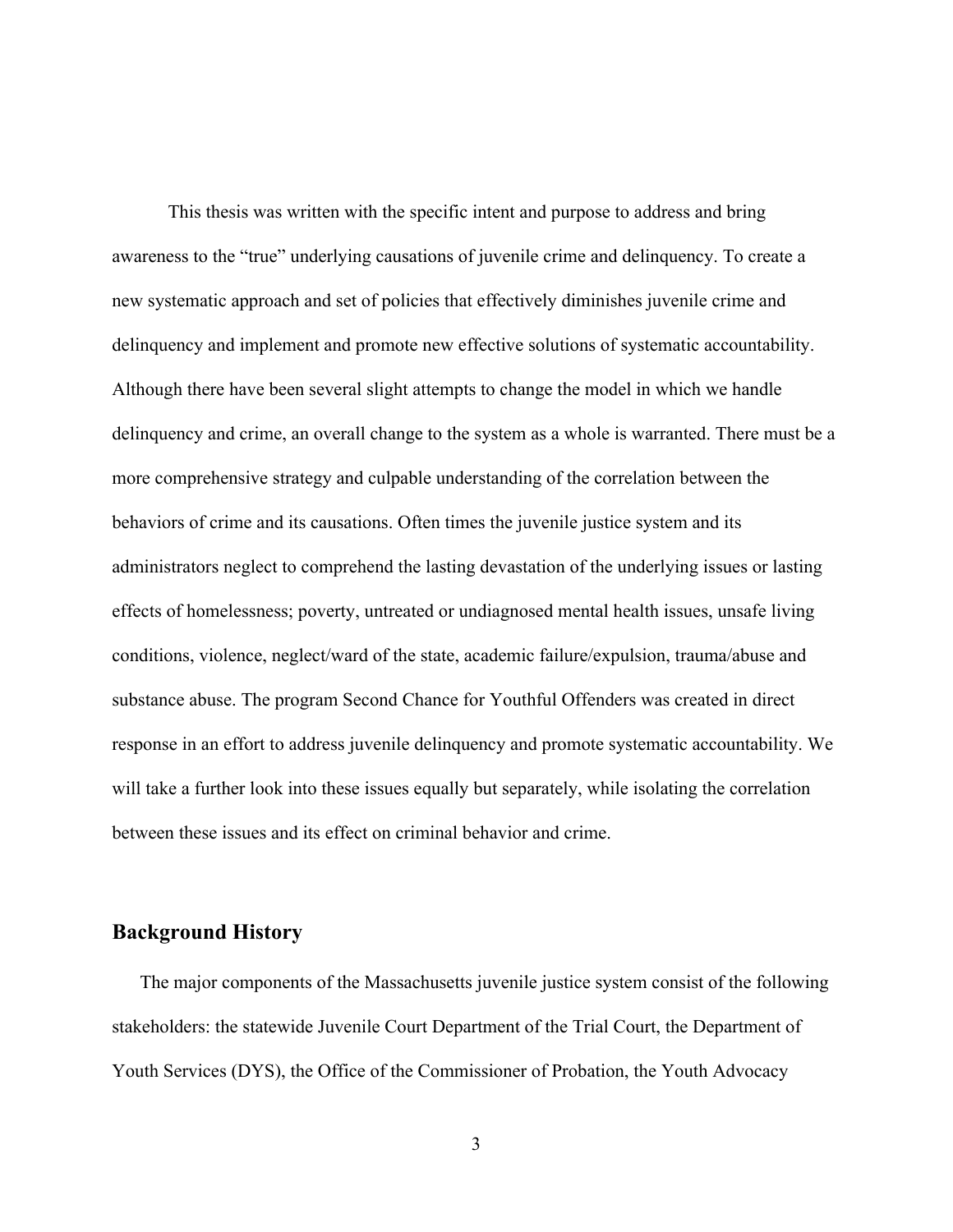Division (YAD) of the Committee for Public Counsel Services (CPCS) (public defenders), the county-based District Attorneys' Offices, and local and state police.

([https://en.wikipedia.org/wiki/American\\_juvenile\\_justice\\_system](https://en.wikipedia.org/wiki/American_juvenile_justice_system))

Other stakeholders who are not directly part of the major functioning of the juvenile system but are directly or indirectly involved with at-risk and system-involved youth and/or issues that confront them include: the Department of Children and Families (DCF), the Executive Office of Health and Human Services (EOHHS), the Juvenile Justice Advisory Committee (JJAC), the Office of the Child Advocate (OCA), the Department of Elementary and Secondary Education (DESE) and local schools, Citizens for Juvenile Justice (CJJ), the Parent/Professional Advocacy League (PPAL) and numerous, child-serving non-profit entities across the Commonwealth and state

lawmakers.([https://www.mass.gov/info-details/find-out-what-happens-after-the-preliminary-hear](https://www.mass.gov/info-details/find-out-what-happens-after-the-preliminary-hearing-in-a-child-requiring-assistance) [ing-in-a-child-requiring-assistance\)](https://www.mass.gov/info-details/find-out-what-happens-after-the-preliminary-hearing-in-a-child-requiring-assistance).

The juvenile court system in Massachusetts is a statewide system managed within the Executive Office of the Trial Court (EOTC). There are approximately 40 juvenile judges across the Commonwealth and one to four juvenile courts and/or juvenile sessions in district courts in most counties. Three types of juvenile justice cases are heard within the juvenile court system: Child Requiring Assistance (CRA) cases (status offenses), delinquency cases, and youthful offender cases. Massachusetts has the distinction of establishing the nation's first juvenile correctional system in 1846 when it opened the Massachusetts State Reform School in Westborough. (https://en.wikipedia.org/wiki/American juvenile justice system)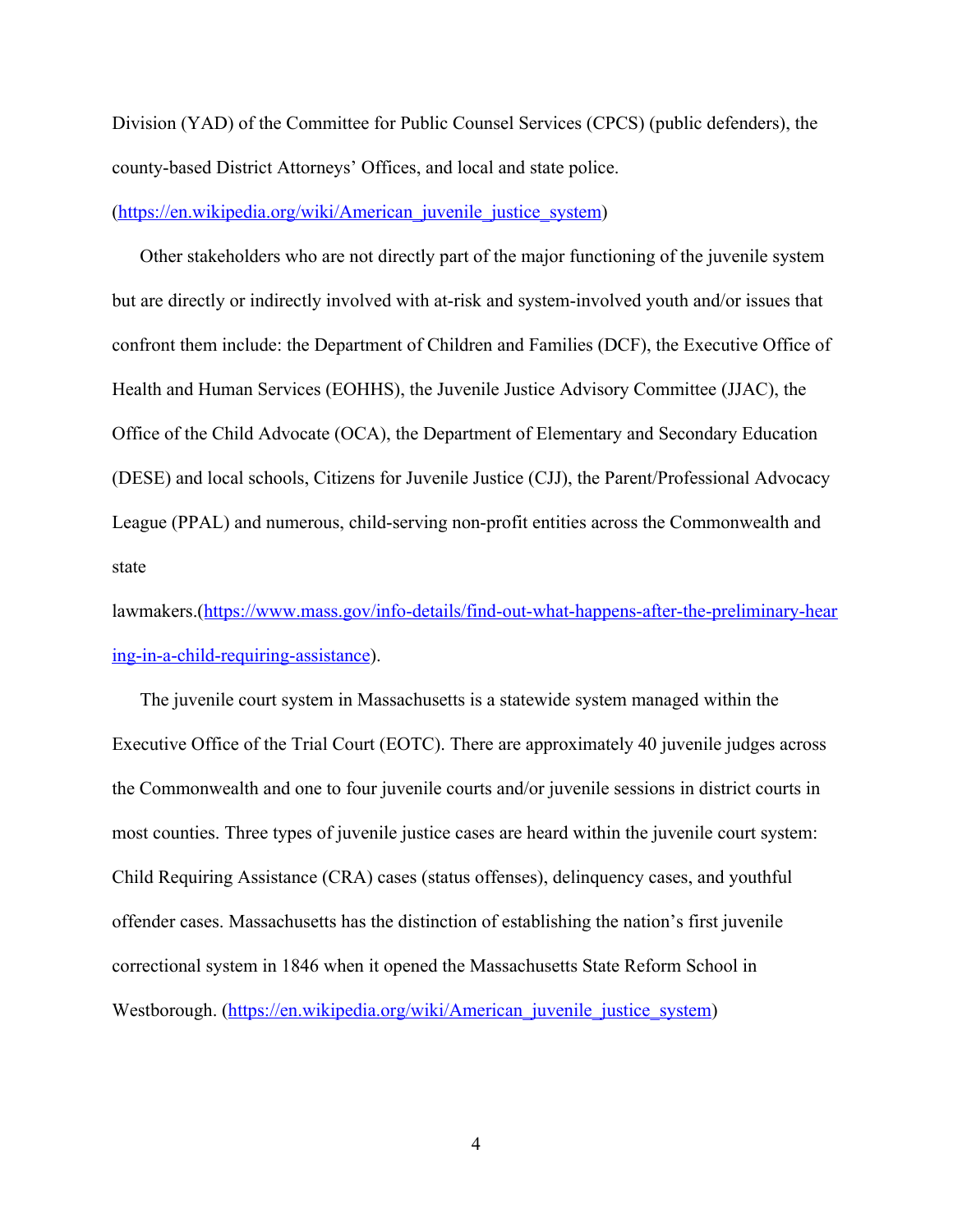### **Problem Definition**

Although there are several agencies and organizations within this one system, with claims to provide services, policy oversight and protection. The juvenile recidivism rates have indicated that the current system is not adequate or effective with reducing crime and delinquency. Attempts to improve the juvenile justice system, especially in regard to detention procedures, took another step forward with the latest reauthorization of the Juvenile Justice and Delinquency Prevention Act (JJDPA).(

[http://www.ncsl.org/research/civil-and-criminal-justice/improving-the-juvenile-justice-system.as](http://www.ncsl.org/research/civil-and-criminal-justice/improving-the-juvenile-justice-system.aspx)

 $px$ ). The reauthorization strengthens the JJDPA's core protections and makes other significant improvements that reflect developments in youth justice since the act was last reauthorized in 2002. The reauthorized law, [H.R. 6964,](https://www.congress.gov/bill/115th-congress/house-bill/6964/all-actions) goes into effect in 2020. It was approved with bipartisan support in December 2018 and signed into law on Dec. 21, 2018.

([http://www.ncsl.org/research/civil-and-criminal-justice/improving-the-juvenile-justice-system.a](http://www.ncsl.org/research/civil-and-criminal-justice/improving-the-juvenile-justice-system.aspx) [spx](http://www.ncsl.org/research/civil-and-criminal-justice/improving-the-juvenile-justice-system.aspx)). Its stated purpose is to better meet the needs of at-risk youth and anyone who comes in contact with the juvenile justice system, by supporting evidence-based programs that reflect the science of adolescent development. This includes trauma-informed practices that understand, recognize and respond to trauma.

The reauthorization builds on earlier versions, which created four protections for youth in state juvenile justice systems. In order to receive federal grants, states were required to:

- 1. Limit children from being housed in the same facility as adult offenders.
- 2. Provide a sight and sound separation in the limited circumstances when children are housed in the same facility as adults. This means that children cannot be housed next to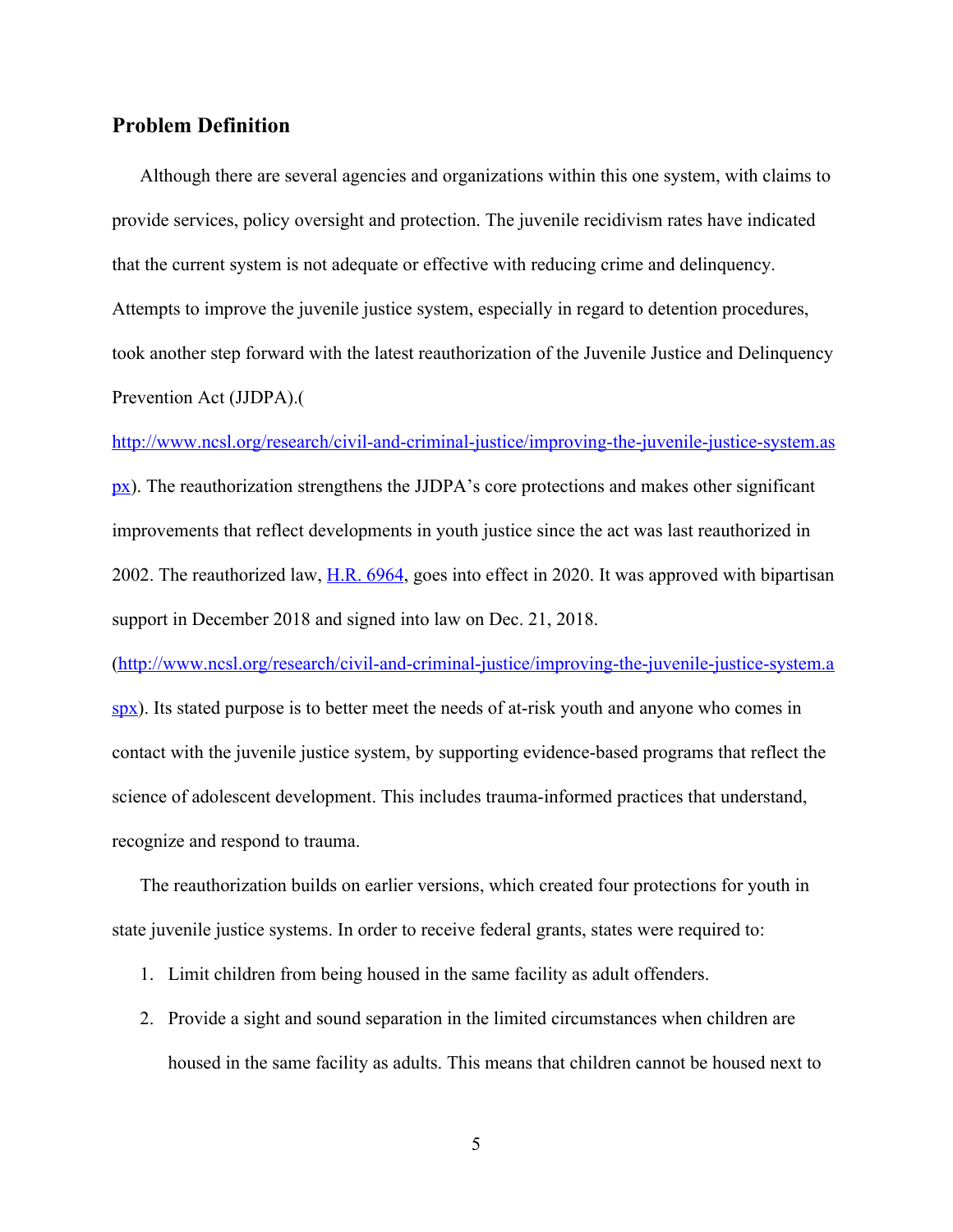adult cells, share dining halls, recreation areas or any other common spaces with adults, or be placed in any circumstance that could expose them to threats or abuse from adult offenders.

- 3. Prohibit placing status offenders in detention. Status offenders are children who have committed infractions based solely on their age (e.g., underage drinking, curfew violations, truancy). This provision contained many exceptions that allow status offenders to be detained.
- 4. Determine whether their system has disproportionate contact with minority offenders.

The federal Office for Juvenile Justice and Delinquency Prevention (OJJDP) under the Department of Justice has oversight and reporting responsibilities for the act. Each state has a governor-appointed statewide advisory group (SAG) to oversee and guide each state's plan and decide how to allocate funding.

([http://www.ncsl.org/research/civil-and-criminal-justice/improving-the-juvenile-justice-system.a](http://www.ncsl.org/research/civil-and-criminal-justice/improving-the-juvenile-justice-system.aspx)  $spx$ ).

Furthermore a more deep investigation of collected research and data from the Commonwealth of Massachusetts Executive Office of Public Safety and Security Office of Grants and Research (EOPSS) revealed an even greater cause of concern regarding system oversight accountability and negligence. According to the EOPSS's 3 year plan update, Massachusetts was not successful at its attempt of applying for the FY 2017 Title II Formula Grant funds. Due to Office of Juvenile Justice and Delinquency Prevention's (OJJDP) determination that many of Massachusetts' court holding facilities are not compliant with the Separation from Adult Inmates core requirement of the JJDP Act and the resulting penalty on the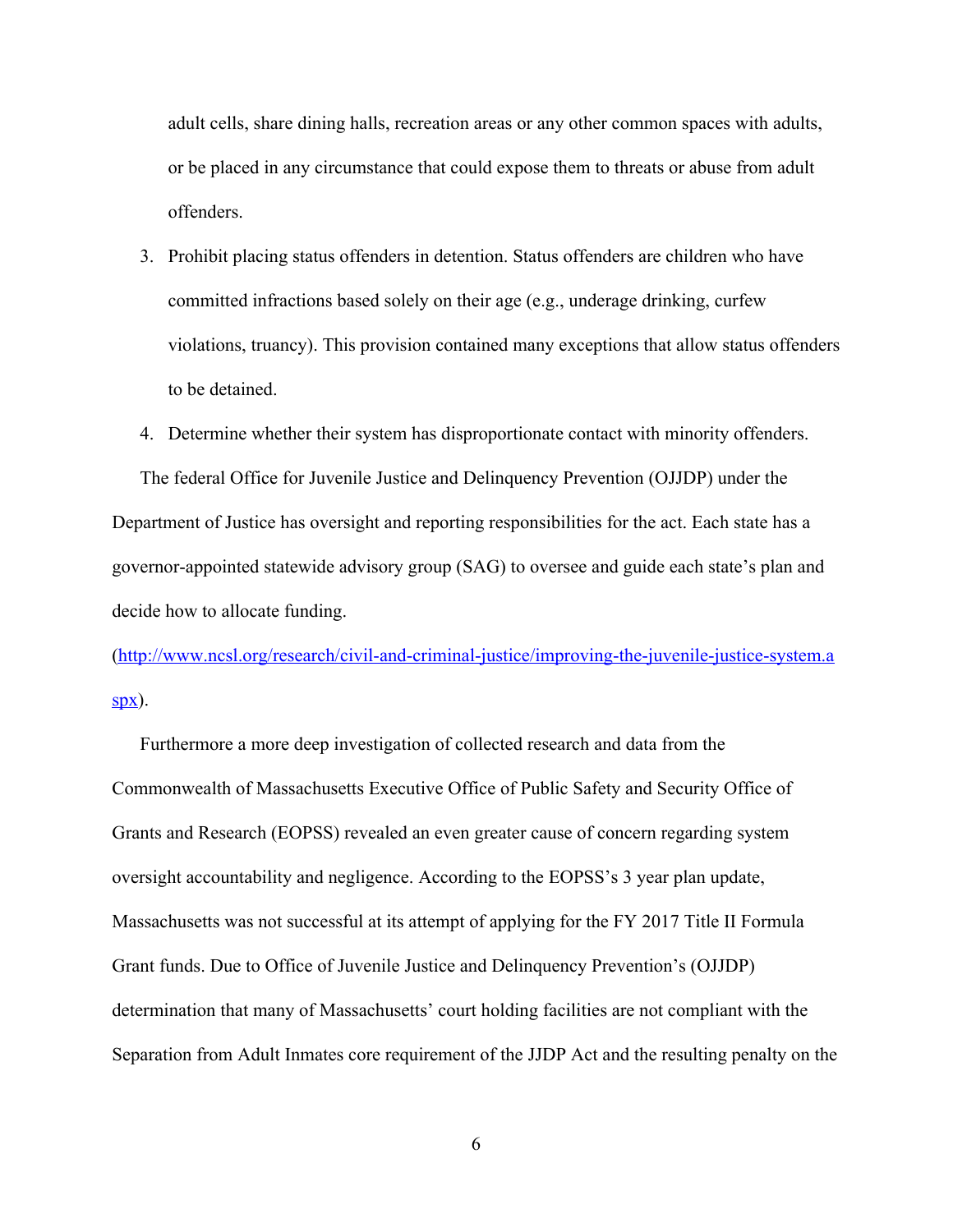federal award, the Commonwealth may not have significant FY 2017 Formula Grant funds to allocate towards delinquency prevention, intervention, and system improvement projects (other than those related to regaining full compliance).

([http://www.ncsl.org/research/civil-and-criminal-justice/improving-the-juvenile-justice-system.a](http://www.ncsl.org/research/civil-and-criminal-justice/improving-the-juvenile-justice-system.aspx) [spx](http://www.ncsl.org/research/civil-and-criminal-justice/improving-the-juvenile-justice-system.aspx))The primary purpose of the Formula Grant program is to ensure the Commonwealth's compliance with the core requirements of the Juvenile Justice and Delinquency Prevention Act (JJDP Act) of 2002.

In addition, the Formula Grant program strives to effectively serve the needs of at-risk and system-involved juveniles in accordance with the priorities of the JJDP Act reflected in the delineated "program areas." Funds from the Formula Grant program are dedicated to compliance activities and provide the salaries for the Commonwealth's Compliance Monitor and the Juvenile sub-grantees. Where is the accountability in this case of noncompliance? We must hold those in the position of power accountable, at the end of the day thousands of juveniles will suffer at the hands of negligence. Several programs are at-risk of closing due to lack of federal funding. I will continue to monitor the systematic effects of this noncompliance closely over the next year into 2020

We will provide educators with more alternative resources of education instead of expulsion or exclusion by allowing them as mandated reporters to initiate referrals for at-risk youth, who demonstrate risky behaviors, or those in need of services. The goal of Second Chance for Youthful Offenders is to provide services without even stepping into a courtroom. The purpose is to eliminate that child's exposure in court from the very beginning. Why diversion programs only offered at court after a child is is in trouble?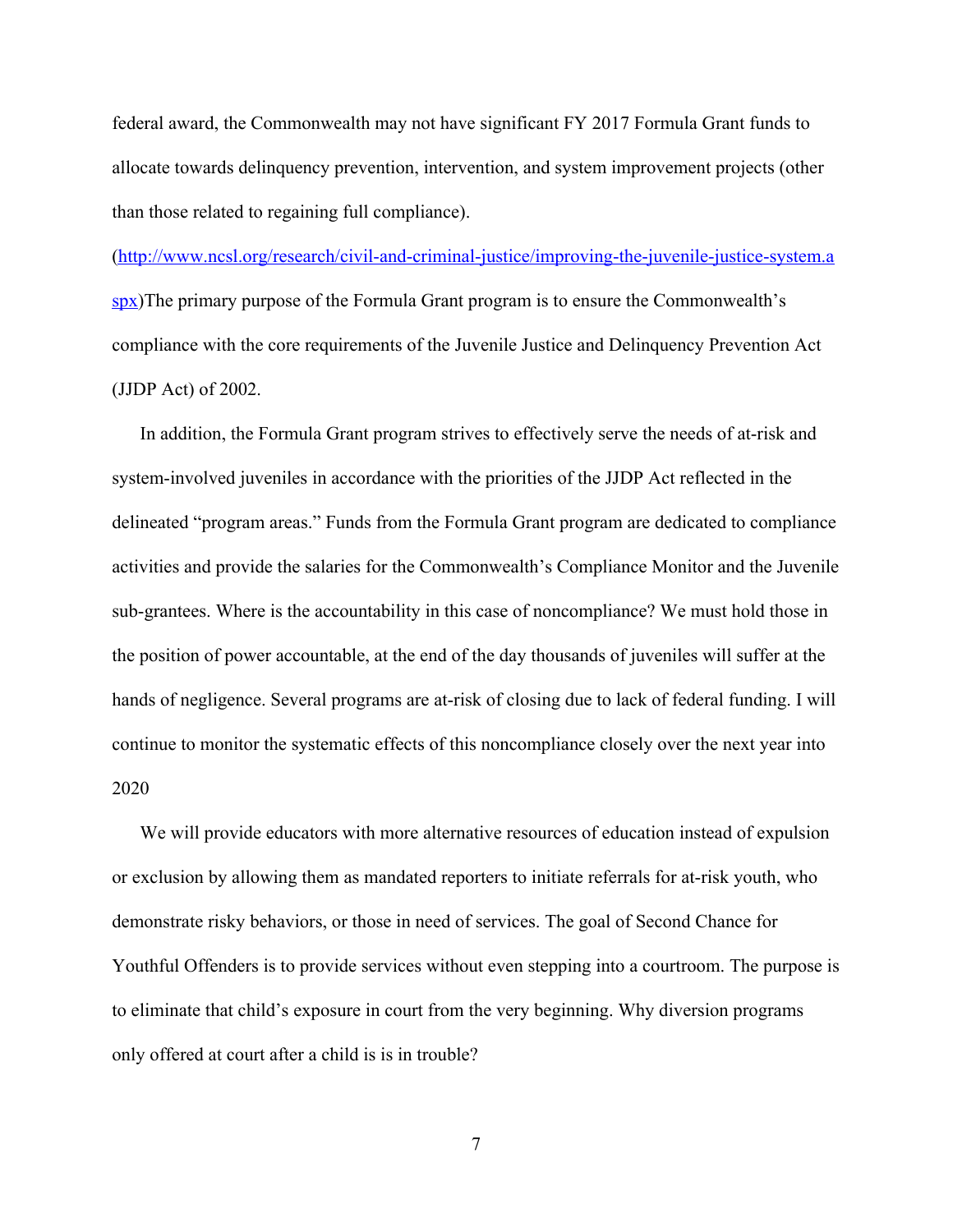The statistics speak for themselves, how many years will it take for policy makers to capsulize the REAL failures of a system and thus implement evidence-based practices, which utilize current reliable evidence to determine the proper policies and treatments and strength based practices, which help to identify resources to youth and families then use these findings as a basis to build skills needed to achieve obtainable goals.

How many times are we going to create and recreate the same programs that not only disproportionately discriminate against those of color, the disabled or unprivileged and poor? We have to ask ourselves does the end justify the means. We have to make clear concise efforts to thorough understand the underlying causations leading to the behavior of Juvenile crime and delinquency. It is our responsibility to ensure capabilities of success and achievement of our youth. Their success or failures is at the mercy of our systematic control.

For an example, the prosecution of juveniles as youthful offenders is left to the sole discretion of the District Attorneys' Offices when certain conditions relating to the seriousness of the charges and/or prior history of the offender are met. A "youthful offender" is a person who is indicted and subjected to an adult and/or juvenile sentence for having committed an offense while between the ages of 14 and 18 which, if he/she were an adult, would be punishable by imprisonment in the state prison, thus committed to DYS.

 The continuum of care for a juvenile who is committed to DYS is: Assessment, Residential Phase, Hardware/Secure Treatment, Staff Secure Treatment, Community Supervision, and Discharge. This continuum of care lacks the proper reintegration or service needs of an at-risk child.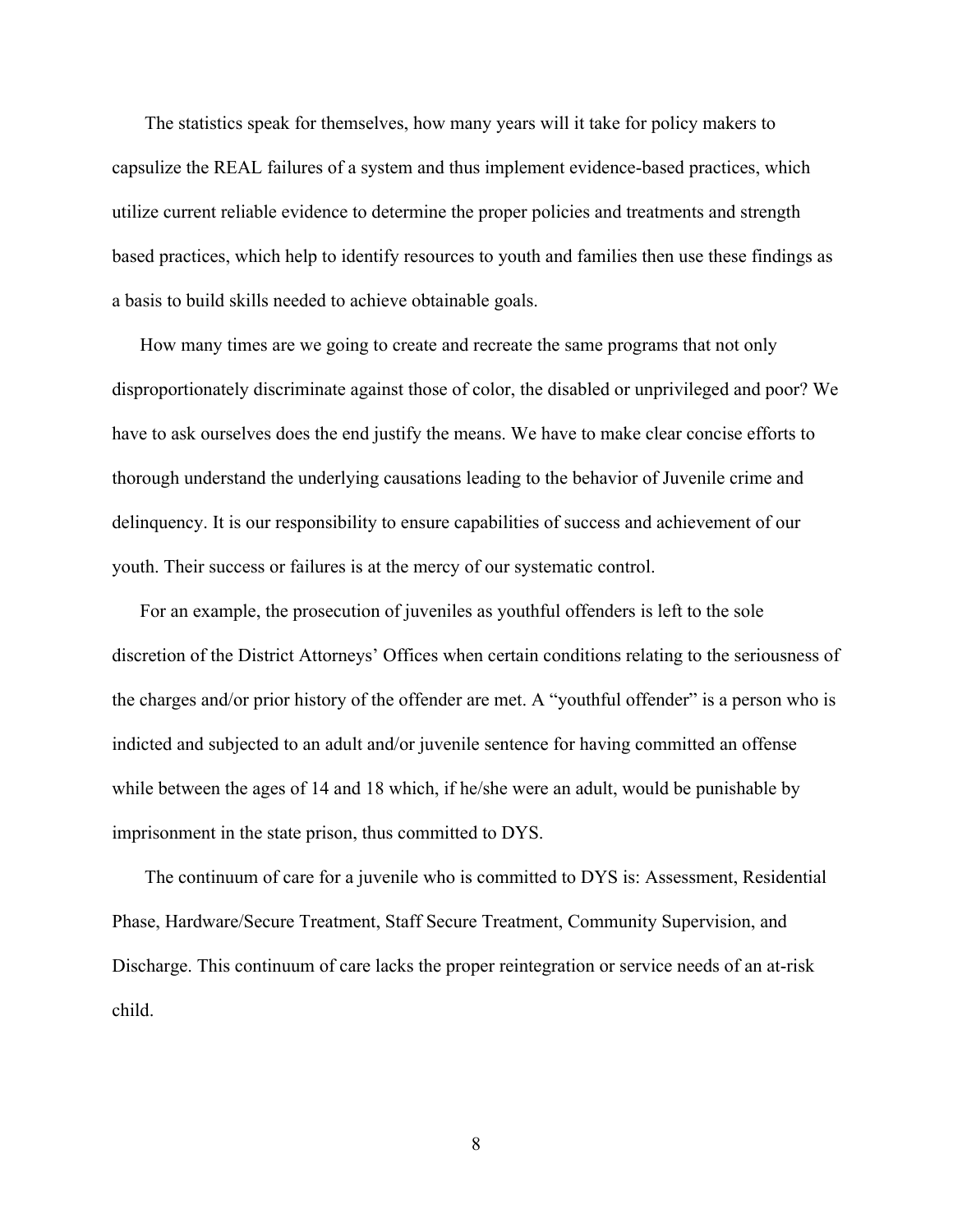Second Chance for Youthful Offenders was created specifically with this fact in mind; we pride ourselves in acknowledging that there are various mitigating factors and circumstances to take into account when assessing juvenile behavior and the prosecutorial discretion should not be left solely up to the District Attorneys themselves.

Furthermore, Second Chance for Youthful Offenders programs accepts every child into our program. We believe that no matter the circumstances every child deserves a chance. The current system is outdated and in need of drastic policy reform. For an example diversion programs are typically only offered by the Assistant District Attorneys to fist time offenders, "excluding" children who are in need of services and resources the most. It is our philosophy that every child, no matter the circumstances should have adequate access to services and care. It is our responsibility to figure out the best approach for each child individually. It is simply unacceptable to exclude any child from society. More often, then not., Assistant District Attorneys lack the proper training or education regarding the psychology of adolescence or the social, economic and cultural differences of at-risk people or their needs as a family unit.

Despite the Commonwealth's efforts to minimize the use of detention through JDAI, many low- level offenders, who are often Hispanic and African-American, are placed in detention. According to DYS, in 2016 there are 1,860 juveniles sent to pre-trial detention. The number of pre-trial detention admissions in 2016 declined 3% from the previous year and is 67% lower than the high of 5,562 in 2003.

#### ([https://www.mass.gov/service-details/juvenile-detention-alternatives-initiative-jdai\)](https://www.mass.gov/service-details/juvenile-detention-alternatives-initiative-jdai)

The average daily number of youth held in pre- trial detention decreased from a high of 289 in 2003 to 122 in 2013, increased to 180 in 2015. Secure detention does more harm than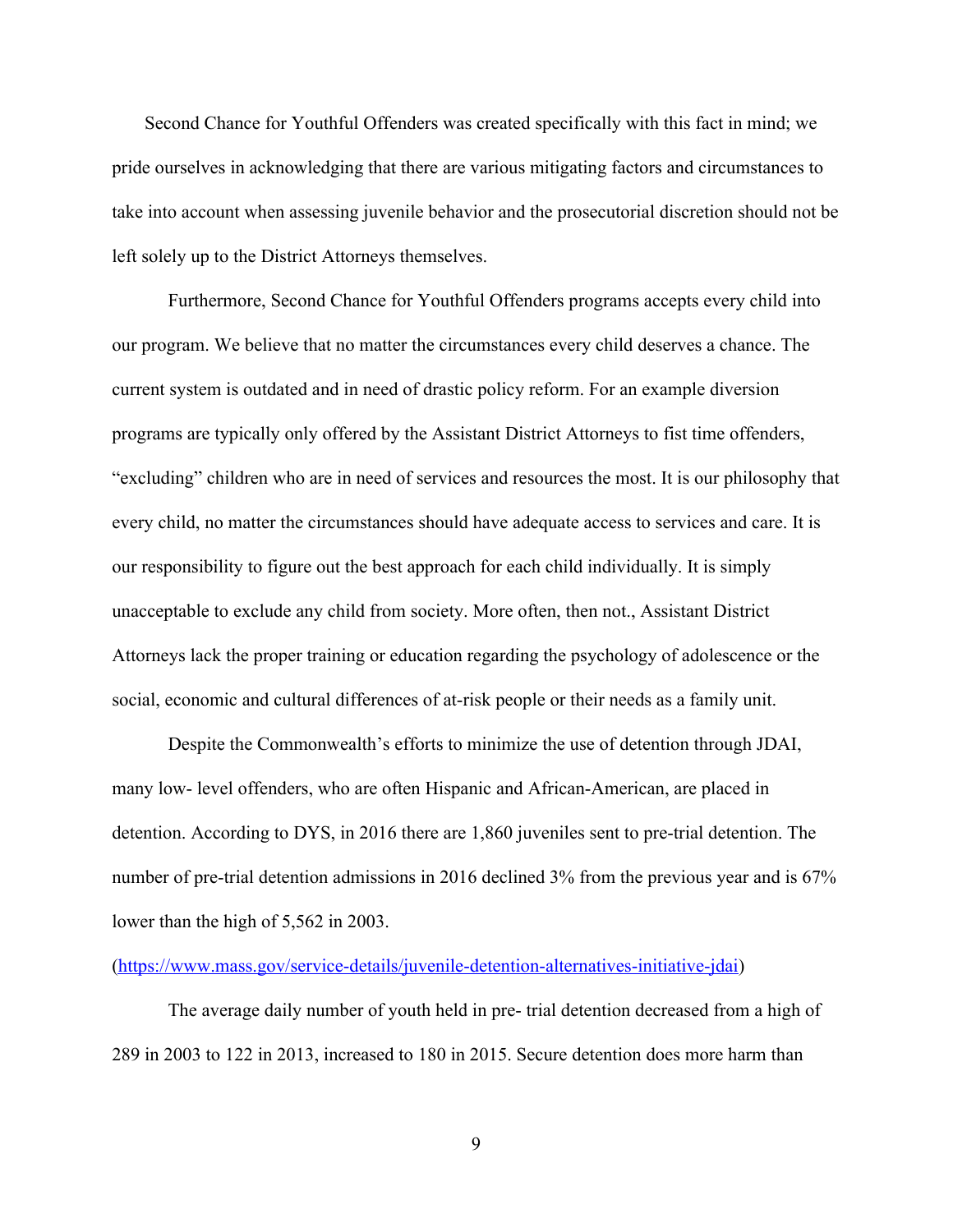good particularly for those youth who are held for minor or nonviolent offenses. Detention further impedes a youth's healthy development, educational progress, and is likely to result in increased criminal activity. Research has shown that juveniles who start offending before age 12 are more likely to continue offending into early adulthood and have high recidivism rates leading into adulthood.

([https://www.mass.gov/service-details/juvenile-detention-alternatives-initiative-jdai\)](https://www.mass.gov/service-details/juvenile-detention-alternatives-initiative-jdai)

## **Executive Summary**

Second Chance for Youthful Offender is a nonprofit agency providing education, counseling and community resources and programs to court involved or at-risk youth in the Greater Mystic Valley area of Massachusetts. The agency will form a strategic partnership with the juvenile court system, local school districts and various other state departments to offer an individualized program of services to youth who are at- risk, risk of dropout/school expulsion or face incarceration. Second Chance's goal is to reestablish a sense of individual responsibility and institutionalized accountability that will give youth the commitment to follow through on a path to adulthood with a sense of pride and accomplishment. We will break down the systematic barriers of juvenile crime and its causation by providing the appropriate tools and resources of achievement.

Through repeated failures in the classroom and the development of destructive habits, at-risk young people have lost faith in the very system that was designed to protect them. Second Chance for Youthful Offenders is a program created in direct response to the growing number of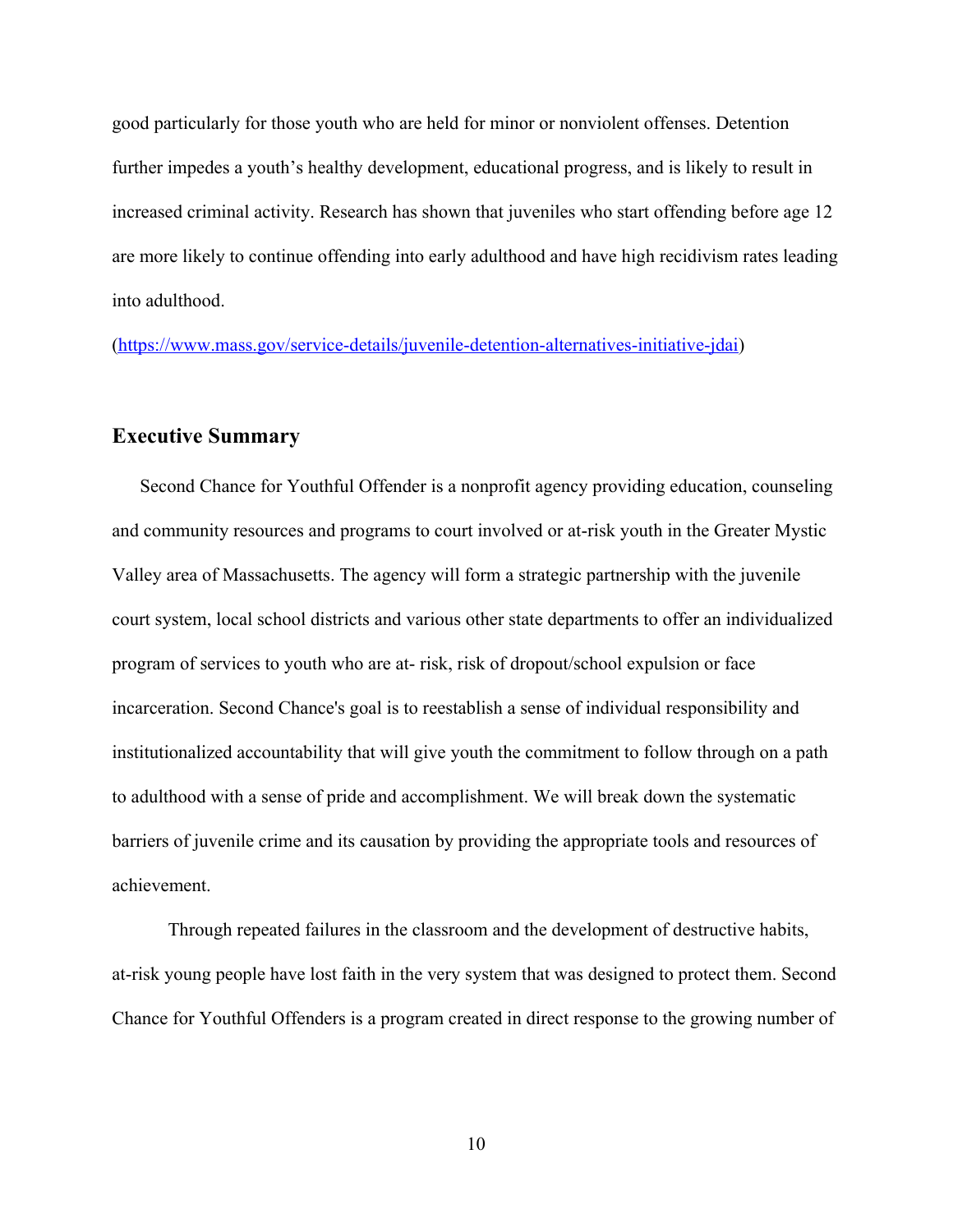young people that are already entangled with the juvenile court system. The goal of the program is to empower the young person to make positive changes in his/her life.

## **Mission Statement**

To enable the Greater Mystic Valley area to shift the paradigm for at-risk or court involved youth by providing the chance to avoid expulsion, exclusion or incarceration. Our methodology of approach is to provide a heavy emphasis on providing alternative approaches to education, untreated mental health disorders, homelessness, substance abuse and trauma. It is the hope and vision of Second Chance for Youthful offenders to create a new vision of hope, leadership and accountability. We become a leader among the juvenile justice system, nonprofit, education and behavioral health agencies throughout the commonwealth.

## **Goals and Objectives**

• Second Chance will provide services for at risk youth in the Greater Mystic Valley area. The program will create a partnership the juvenile court system. Second Chance matches appropriate rehabilitative services including but not limited to education and counseling and housing resources to refer youth.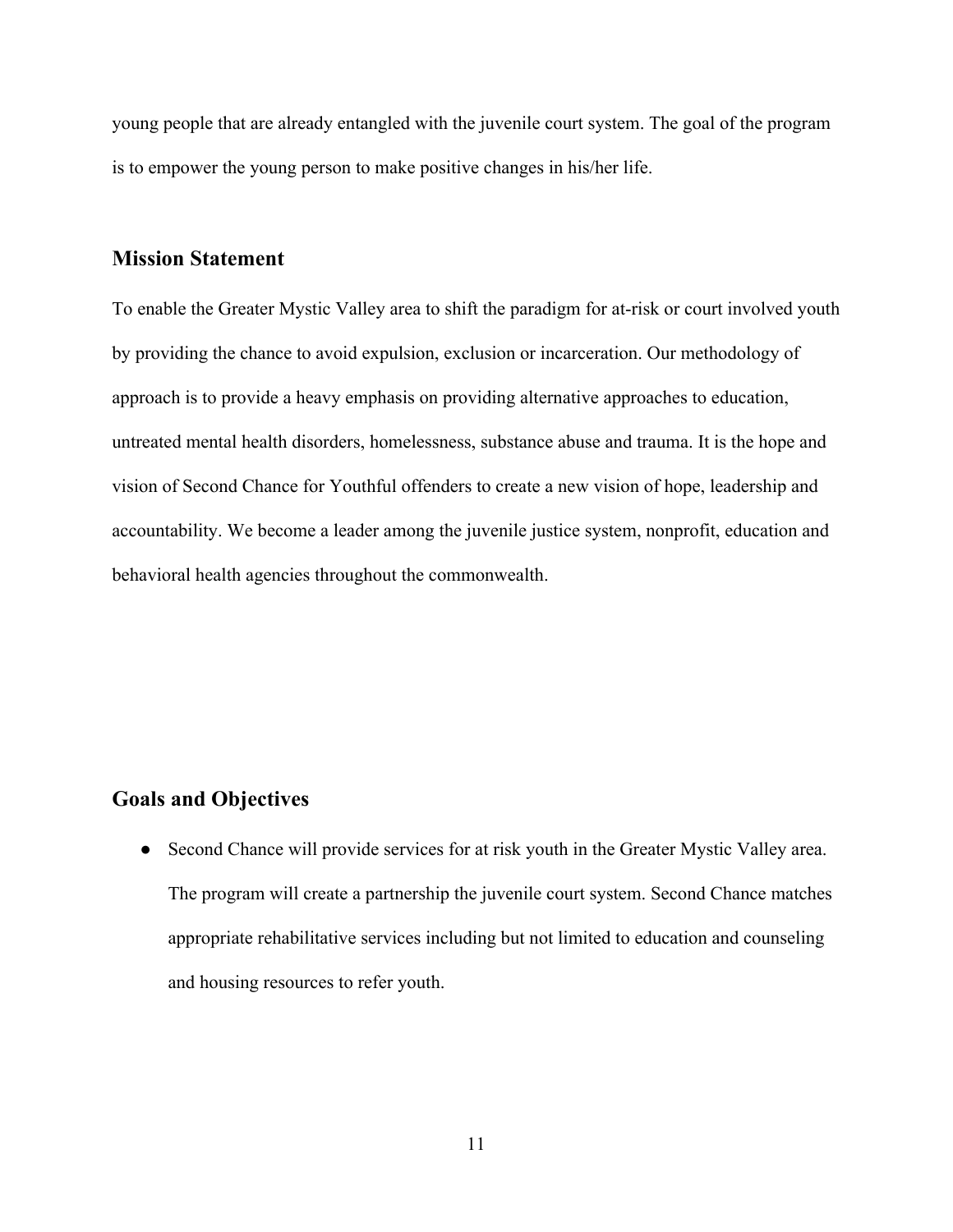- To disrupt "the system" by creating belief and self-confidence in our youth's ability to be the leaders of tomorrow; to reduce the rate of court recidivism by engaging youth in various services and opportunities that will increase graduation rates and promote a healthy lifestyle.
- Retention Goal: 0% recidivism

100% diverted youth

- Improve graduation rates
- Enhance the ability of community youth to become productive members of society
- Develop a community built on strong families and neighborhoods, with less involvement in the juvenile courts

## **Administrative roles structure and functions**

As the Director of Intake and Assessment I was awarded the shared sacred privilege of creative control for the implementation and design of the program, including overall regulatory policies and procedures. In creating a juvenile diversion program, it is important to first define and locate the appropriate treatment services that are available within the communities of Mystic Valley in which we serve. It was essential for us (board of directors) to first ask, what services are necessary to intervene effectively with at- risk youths, thus determine which of these services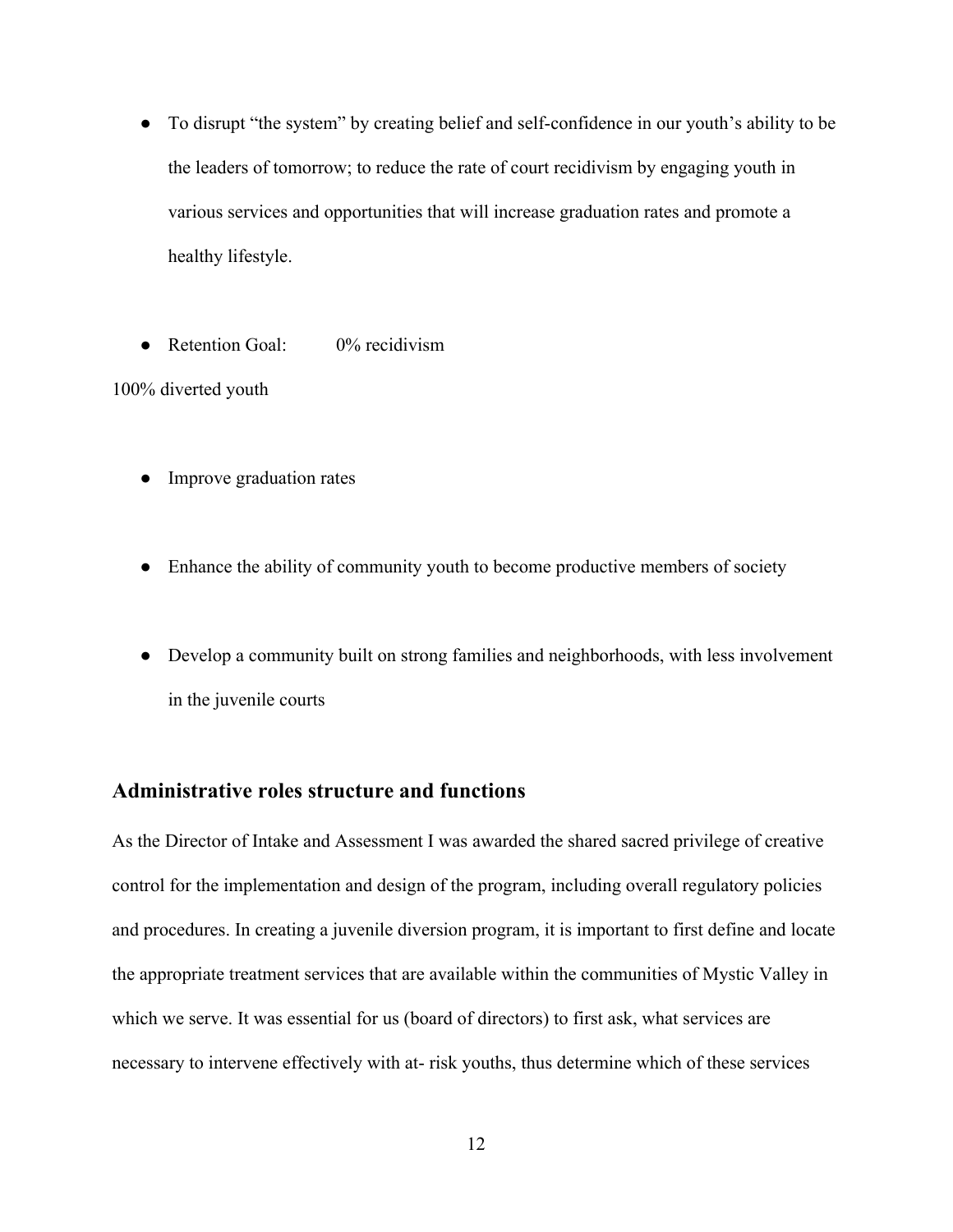exist and which are needed. It is my responsibility to create, define and locate these necessary services within those areas of need. Only through strong community outreach and building of partnerships will this be most effective-thus beneficial. It is important that juvenile court judges and juvenile court services personnel and educators are familiar with Second Chance for Youthful Offenders as an available treatment option. It is my intent to create a program such as a "one-stop shop" which offers a variety of components of treatment options and levels of available resources to mirror the specific needs of the individual and family.

Furthermore, the youth will have access to an entire array of services located at one site by creating universal intake procedures, to ensure a more collaborative approach among a number of agencies, which makes it easier for youths/family to gain access the various services they need, including family, social, psychological, medical, and educational services. It is my belief that when we take accountability as a community, working for the benefit of the community the end result will lead to a positive outcome.

Especially for youths with multiple problems, this approach can help avoid the fragmentation that often comes from being involved with multiple service providers. It is about closing any and all loopholes to services. Some communities, however, will have few if any available treatment services specifically designed for youth. This problem can be compounded by the reluctance of treatment programs that do serve youth to provide treatment for juvenile criminal offenders. It was essential to identify service gaps and recommend the creation of appropriate services. This is an important needs assessment function, even in communities that have some services.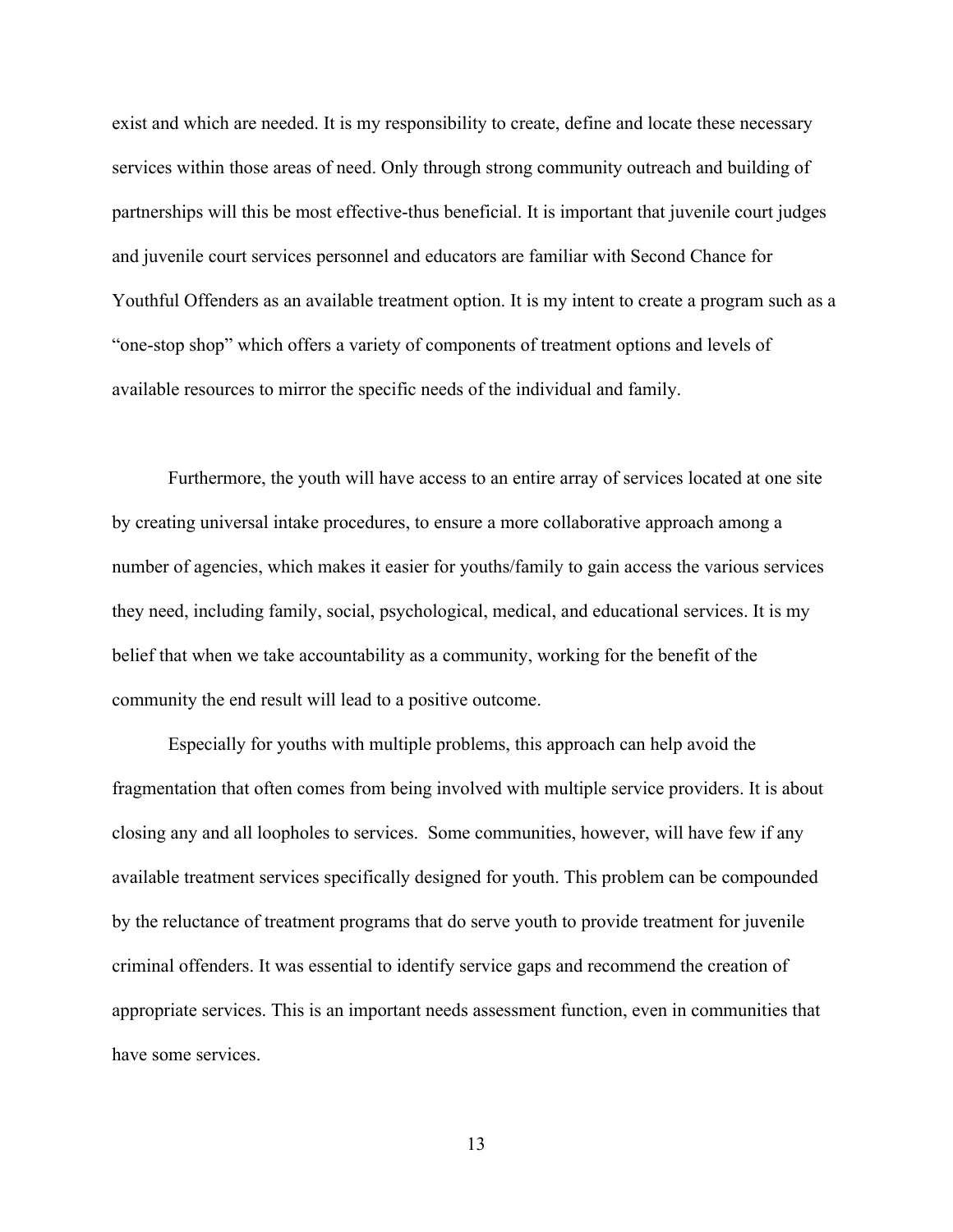A system cannot be planned without accurate and up-to-date information about what services exist, what services are needed, and how they can be made appropriate, accessible, and affordable for youth and their families.

Identification of services should not be limited to one specific area. Diversion programs must have a wide range of biopsychosocial needs; mental health treatment services, alternative educational resources and support such as neural psychological testing, IEP assessment, and educational advocates. There must be access to job training programs, emancipation issues, and medical needs, "clean and sober" support programs such as Alcoholics Anonymous and Narcotics Anonymous, and mental health treatment services.

#### **Program Services**

- Education
- Behavioral Health and Wellness
- Youth Task Force
- Recreational Activities
- High School Degree Completion
- Academic Tutoring
- College Access
- Community Service
- Counseling- Substance Abuse & Mental Health Services
- Guest Lectures
- Life Skills Coaching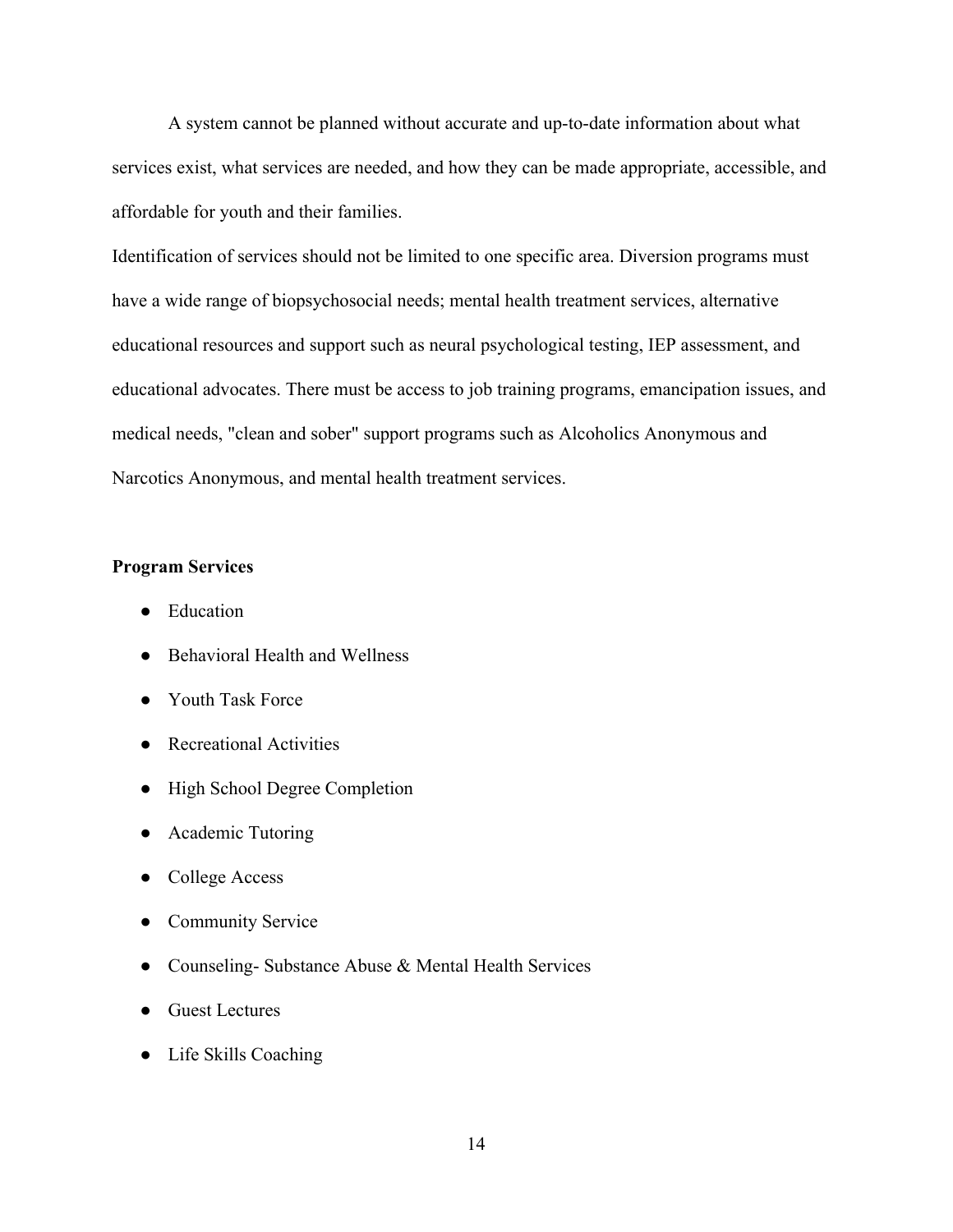• Personal Development

### **Management Summary**

Second Chance's management team will consist of the Board of Directors and the program's Executive Director. A team of professional program and fundraising managers will be assembled to manage and grow the program.

#### **Personnel Plan**

The following table summarizes our personnel expenditures for the first three years. Second Chance will have the following staff.

- Executive Director
- Director of Development
- Business Manager (Finances/Grants/Fundraising)
- Youth Intake/Assessment Coordinator
- Education Director
- Clinical Director
- Master Level Clinicians
- Family Liaison

## **Homelessness and its Impact on Children**

According to the U.S. Department of Housing and Urban Development homeless youth are the most endangered population of society and the numbers of these children are increasing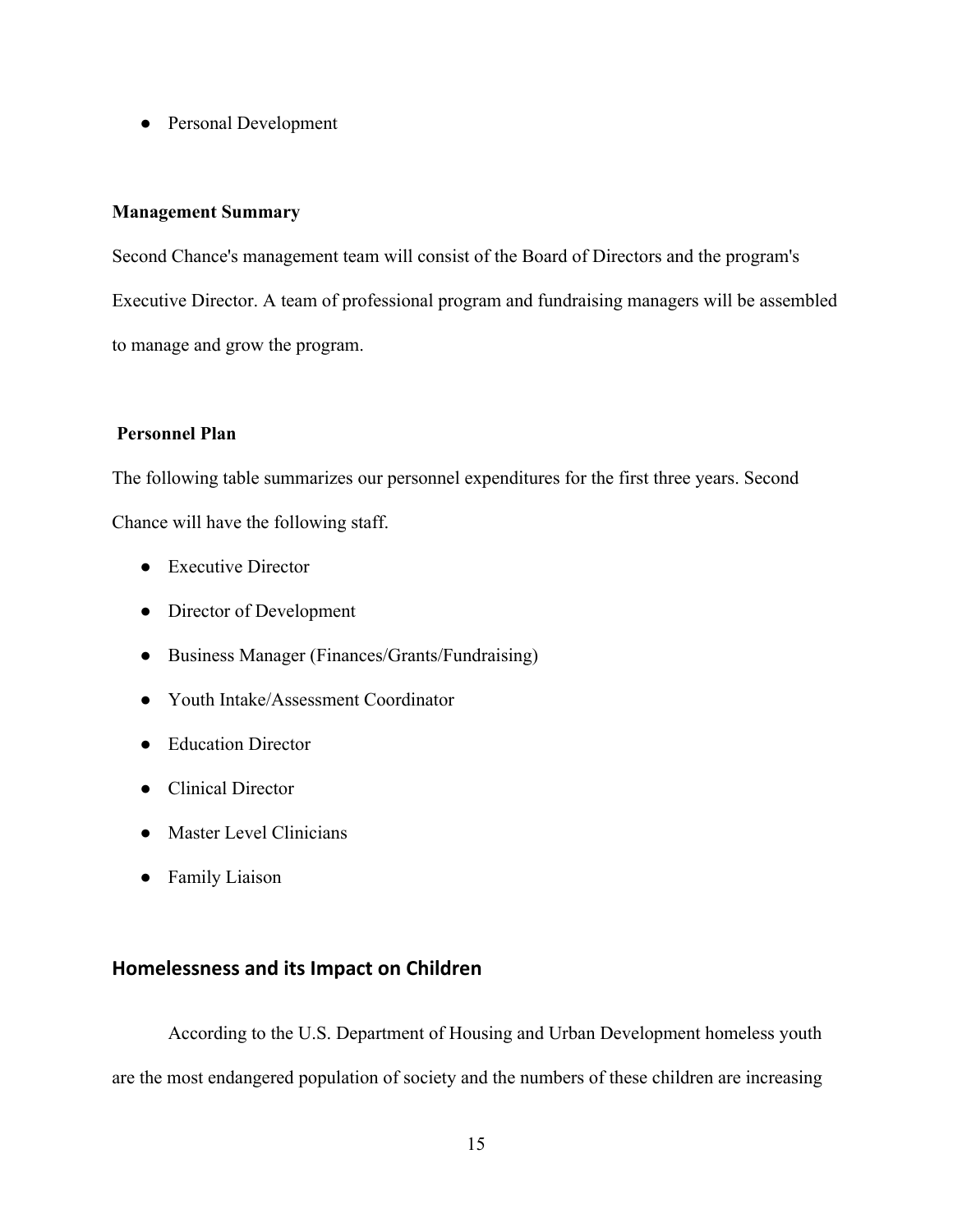at a fast rate. Most children who are homeless have experienced trauma in one form or another. They have a high probability of exposure to violence, sexual exploitation, crime and other forms of victimization (Marcus, 2018) (Rahman et al et al., 2015). This accumulation of trauma is referred to as "toxic stress" and which causes detriments to mental health and brain development.

Half of all homeless children are under the age of 6, a period when brain development is substantial (Bassuk, et al., 2017). That trauma of residential instability can change the construction of the brain and impede the development of many basic life skills, which includes; the ability to learn, self-regulates, and form healthy relationship and social skills" (Bassuk, et al., 2017). These children are also prone to self-harm and suicide attempts (Marcus, 2018). One study found that 80% of children without homes aged 14 to 25, reported a strong mental health impact that included depression and anxiety (Rahman et al et al., 2015). This population of youth also has high rates of complex trauma that occur because of the unpredictable nature and traumatic environment they exist in (Bassuk, 2010).

Health outcomes for HY are poor and the mortality rate for this segment has been estimated to be 40 times higher than then their non-homeless peers (Kidd, 2012). This is due to poor diet, food insecurity, trauma, and limited access to clean water and other sanitary needs. These children also have high exposure to transmitted and infectious diseases (Rahman et al., 2015). Lack of a stable home prevents youth from accessing support systems that include stable role models that would protect them from physical and emotional harm. The absence of stable role models can impact the executive functioning ability of this population which also effects educational attainment (Rahman al., 2015).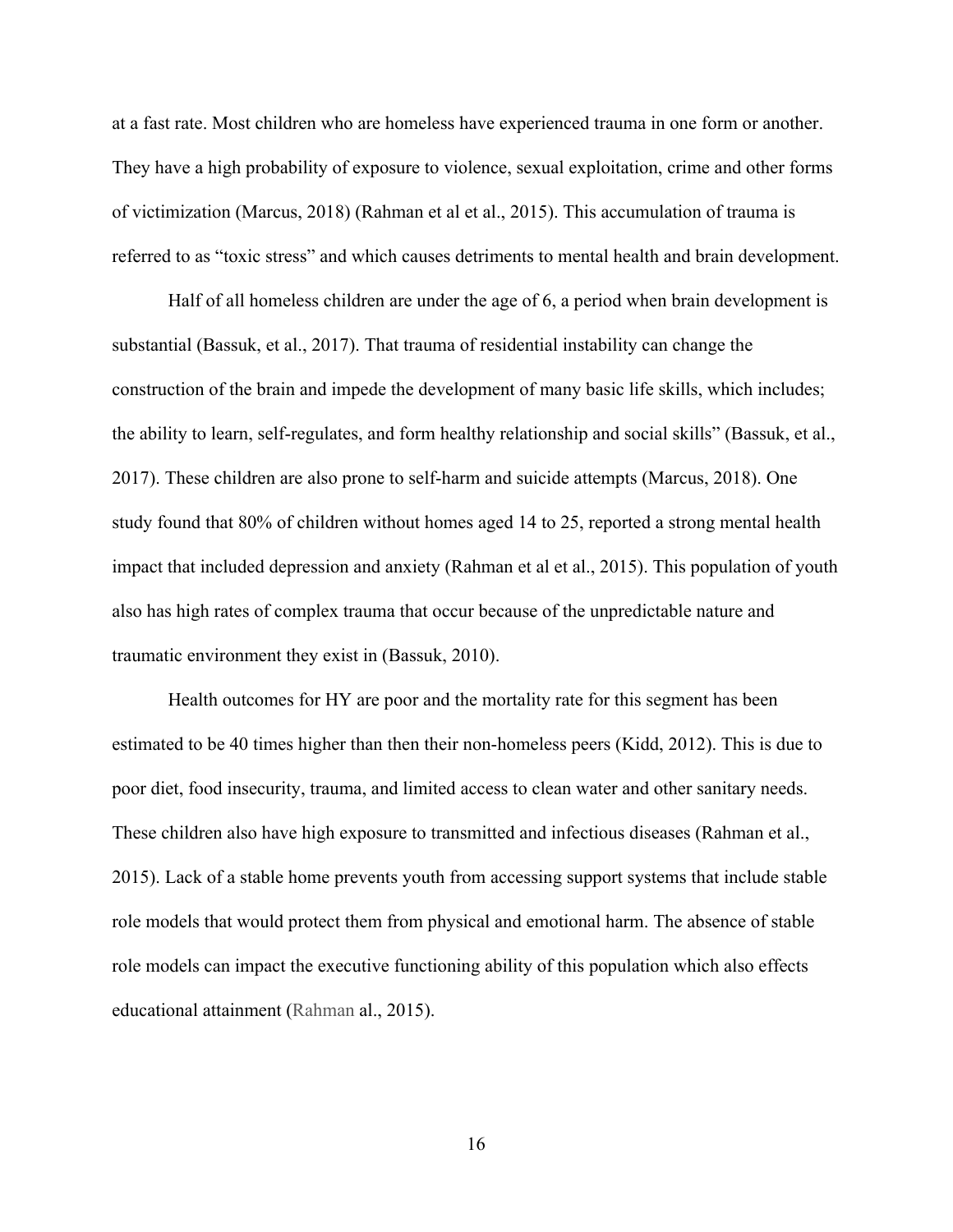This population of youth tend to have poor educational outcomes, that include high dropout rates and lower scores on assessments compared to non-homeless peers (Dion, et al., 2014) (Bassuk, et al., 2017). HY tend test far below grade average and have a higher rate of academic failure (Rahman et al., 2015). Their mobility usually results in switching schools and having a high rate of truancy (Bassuck, 2010). This creates a population of youth who grow into unskilled laborers, convicts, or a homeless adult. A good education is key to providing a chance to escape poverty. The first things to take into consideration on the social cost of youth homelessness are the current estimates.

According to the Department of Education 2013 census there were 2.5 million HY and HYWF, a count that does not include those who live with relatives or friends (Bassuk, DeCandia, Beach & Berman, 2017). Another recent total puts the HY population at 1.6 million, every 1 in 45 children (Rahman et al., 2015). According to Horizons, a non-profit in Massachusetts, homelessness rate has increased by 97%, in an eight-year time frame (Horizons, 2018) (National Center on Family Homelessness, 2018).

According to the National Low-Income Housing Coalition there are only 30 available affordable homes for every 100 low-income families. There is no place in the U.S. that a person working a full-time job at minimum wage can afford an appropriate place to live for their family (as citied in Bassuk et al., 2017). The average wait to access housing assistance is 1.5 years, while some can wait over 7 years (National Low-Income Housing Coalition, 2016). In addition, the macrosystemic societal rise of single parents has created its own set of issues in affordability of basic living and HYWF. The rate of poverty for single parents is 39.6%, quadruple that of married parents. In 2013 the median income for single parent families is \$25, 493 (as citied in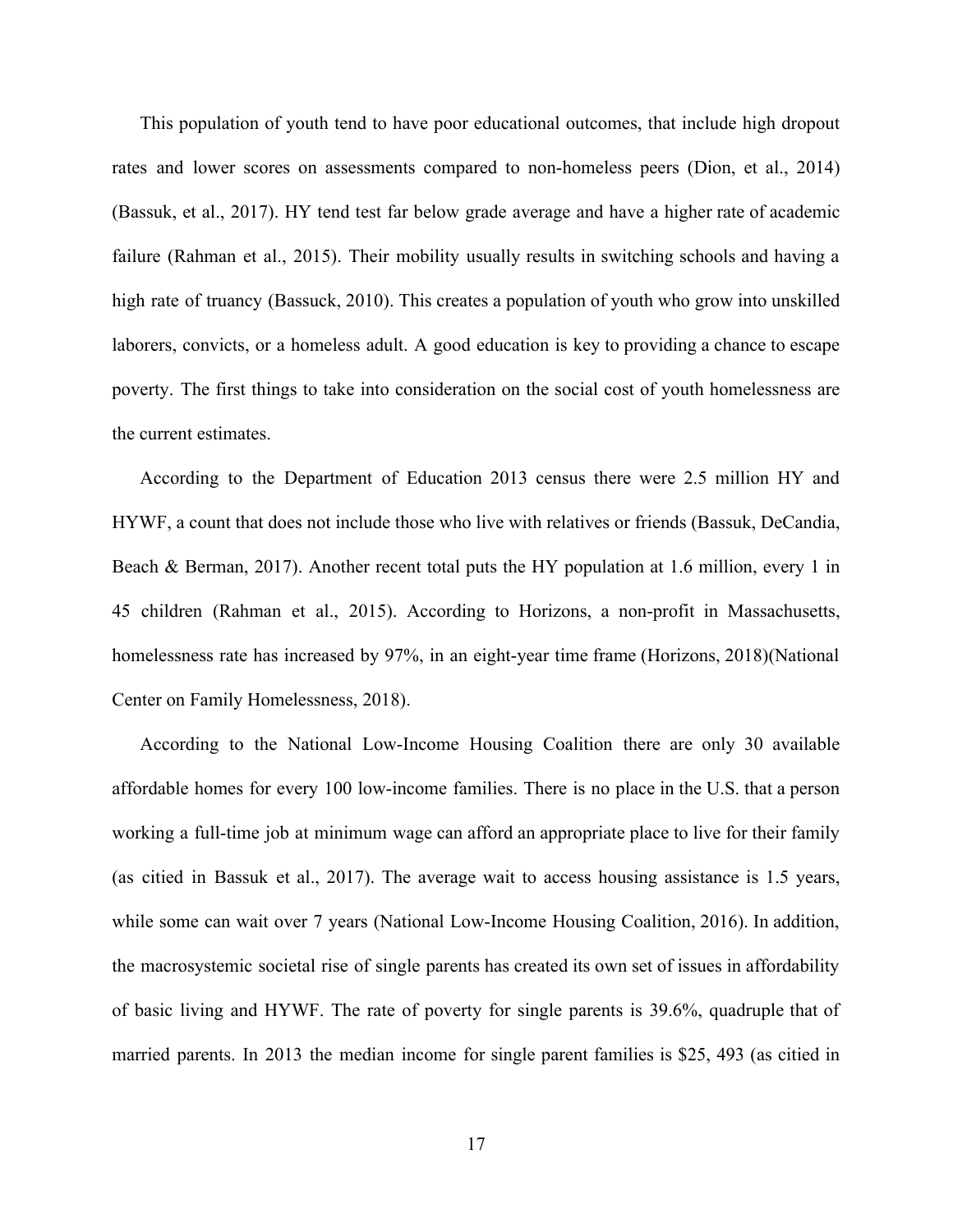Bassuk et al., 2017). Homeless single parents make up the largest percentage of HYWF and they cite the lack of affordable housing and cost of living as their reasoning for being homeless (Bassuk,2017)(Guo,Slesnick & Feng, 2017).

#### **Mental Health Disorders and Trauma**

Obstacles for Youth with Mental Disorders – Youth with mental disorders or low IQs often find it difficult to understand and cooperate with staff instructions and behavioral requirements. These situations can lead to anger, frustration, and even self-destructive behavior such as suicide attempts.

Trauma –The majority of detained youth have a pre-existing trauma history, with one study finding that over 90% of juvenile detainees have experienced at least one traumatic incident. 9 For these children, many of the experiences that occur in detention can be especially re-traumatizing and destructive About half the adolescent population has some type of mental disorder and 70% of youth in juvenile detention centers are identified as mentally ill (National Institute of Mental Health, 2017) (Bisbee, C., 2006). The same percentage estimate of mentally ill applies to adults in prisons (Cunningham, McKenzie, Taylor, 2006) (Slate, 2017). Which makes sense since these ill and improperly treated children grow up into ill and untreated adults? Slate explains "treatment for persons with mental illnesses was never deinstitutionalized… and was merely transferred from state hospitals to jails and prisons, resulting in what has been referred to as transinstitutionalization" (Slate, 2016, P 349). Arrests of youth and adults with MI tend to be for minor issues or nuisance crimes, and those arrested tend to be homeless. Since there are no other appropriate opportunities available, such as psychiatric beds and residential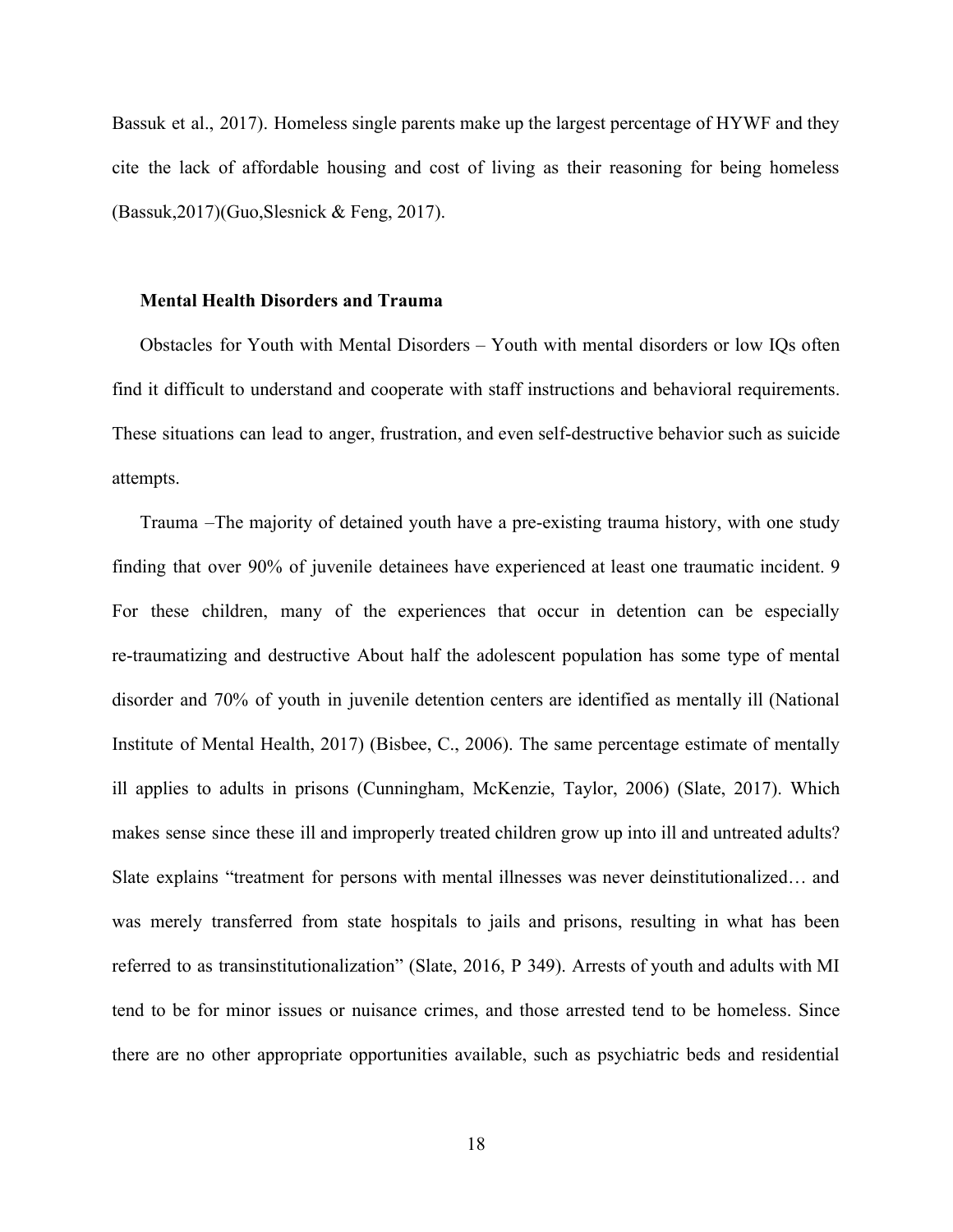facilities, they tend to be arrested as a way of providing them a place to go or because stigma has created the belief they belong in prison (Slater, 2016). ). There are "an immeasurable number of people with treatable diseases only get treatment when they get sick enough to commit crimes that send them to jail and then to a forensic bed should be a source of national shame and outcry for reform" (Fuller, Gellar, Quanbeck, & Snook, 2016, p.2)

Service gaps of specialized providers and community care centers have led to little successful prevention in place to prevent admission and re-entry into the juvenile justice and child-welfare systems (Beals-Erickson, Gould, & Roberts, 2011). One child in five with MI or DD get treatment from a specialized practitioner and half of all lifetime MI issues has an average onset of the age of 14 (American Psychological Association, n.d.). These numbers emphasis the crisis of shortage in care. Lack of providers and funding are cited by professionals and users as the largest cause of service gaps for this population, particularly for adolescents with complex or comorbid disorders (Beals-Erickson, et al,, 2012).

## **Substance Abuse**

In 2013, 22.7 million people in America age 12 and older were thought to need substance abuse treatment, but only 11 percent received it. In the United States, more than 23 million criminal offenses were committed in 2007, resulting in approximately \$15 billion in economic losses to the victims and \$179 billion in government expenditures on police protection, judicial and legal activities, and corrections.

According to the most recent Bureau of Justice Statistics 68 percent of local jail inmates reported experiencing symptoms that met the criteria for drug dependence, abuse, or both the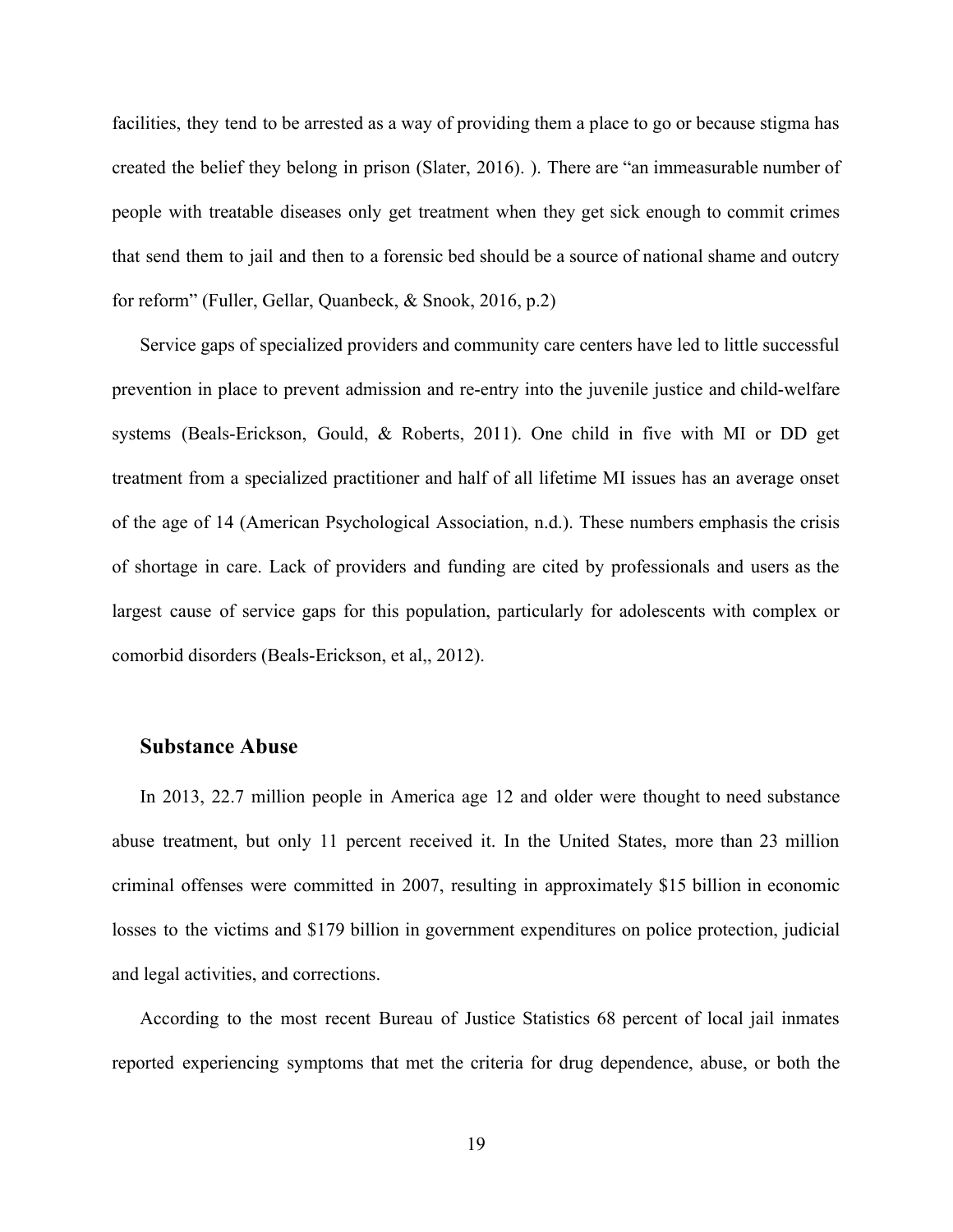year prior to their incarceration. Of those, 63 percent had participated in substance abuse treatment or other drug or alcohol program in the past but only 16.9 percent participated in treatment programs while in prison or jail, which has added a hefty spike in cost, to the state of Massachusetts.